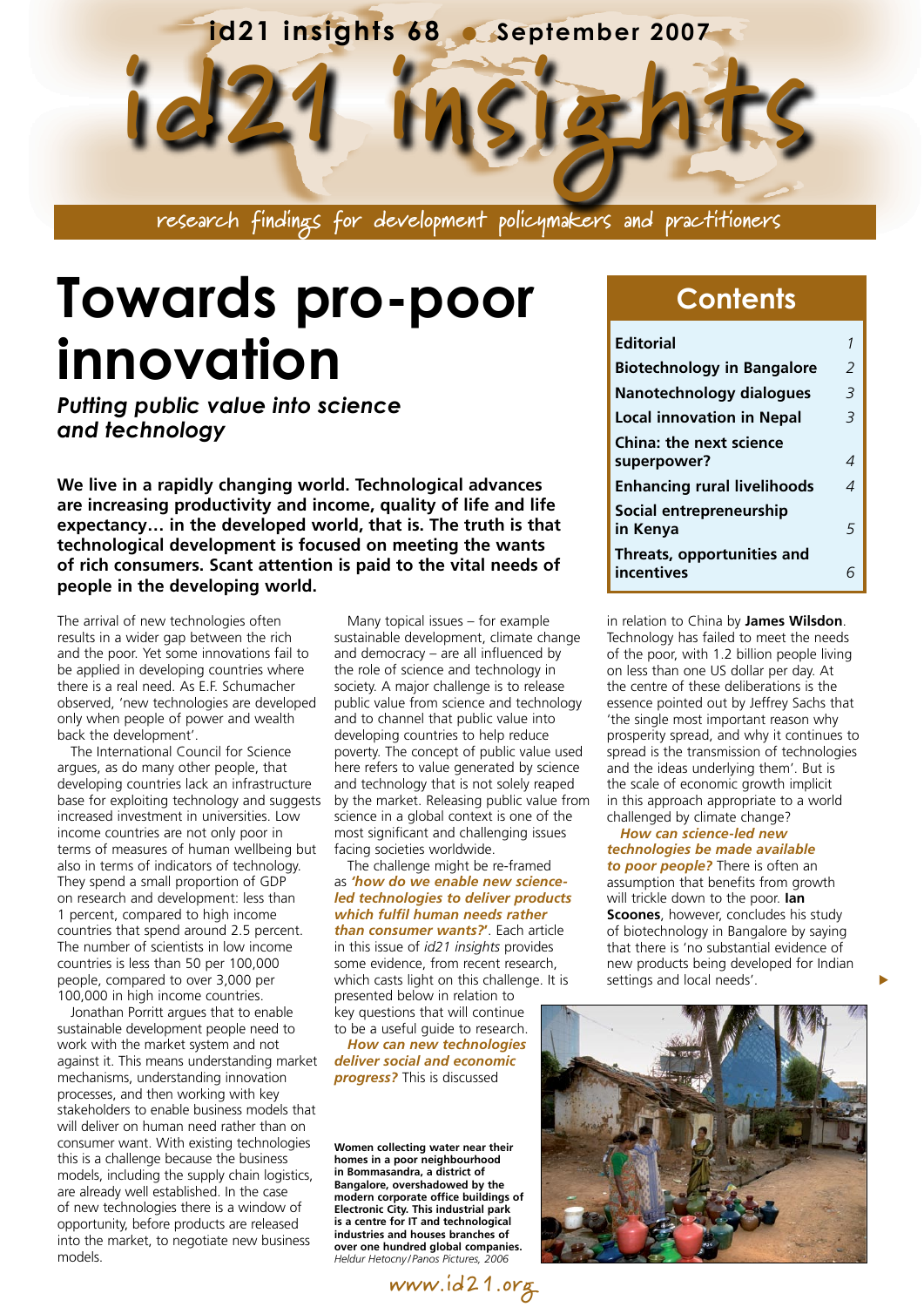

#### *How can we develop new business models or processes that support the development of science-led new technologies that fulfill a real*

 $\blacktriangleright$ 

*need?* **Andrew Adwerah** discusses the 'social entrepreneurship' model based on experience in Kenya and finds that by combining new technologies with a business package, income can be generated and poverty reduced. **Gordon Wilson** discusses the role of public private partnerships. He stresses the importance of incentives in both the public and private sectors, as well as the 'professional challenge' as a key motivator.

#### *To what extent can the provision of information and an accompanying model for work facilitate the adoption of new technologies in developing*

*countries?* Gordon Wilson also draws attention to the importance of knowledge networks and the need to respect local knowledge whilst harnessing new knowledge.

*What inhibits the uptake of new technologies in developing countries?*  **Sharad Rai** discusses participatory innovation development based on a case study in Nepal and focuses on the human, social and economic factors that inhibit and promote pro-poor innovation.

#### *How do we move on from pilot*

*projects?* Many science-led new technologies, especially those using Information Communication Technologies (ICTs), are tested using donor funding for limited time periods. The challenge is to capture the learning, adapt the business model and implement sustainable change. **Paul Matthews** discusses recent ODI research suggesting there is a need for content owners and other local stakeholders to form productive partnerships with technology providers.

The research discussed above all contributes to our understanding of a more fundamental question about the nature of the drivers of science. *Can we reframe the drivers of science so that the ultimate outcome is public value?* (See the box on the next page on the nanodialogues).

The key policy implications include:

- Collaborate rather than compete. ensuring the continued involvement of scientists and local communities.
- $\bullet$  The assessment of the appropriateness of new technologies will need to

take account of the risks and costs in addition to the opportunities for real benefits to poor people.

- Alternative business models, such as social entrepreneur, should be encouraged.
- $\bullet$  Local communities should choose the technologies they wish to adopt and participate in the process of innovation.
- **.** Upstream dialogues between scientists and local communities should be encouraged as a way of engaging scientists in the provision of needs based development.

#### **David J Grimshaw**

Practical Action, Schumacher Centre for Technology & Development, Bourton on Dunsmore, Rugby CV23 9QZ, UK

**T** +44 (0)1926 634 473 **F** +44 (0)1926 634 401 **[David.Grimshaw@PracticalAction.org.uk](mailto:David.Grimshaw@PracticalAction.org.uk)**

#### **See also**

*The Role of New Technologies in Potable Water Provision*, A Stakeholder Workshop Approach, by David J Grimshaw, Jack Stilgoe, and Lawrence D Gudza, Practical Action, October 2006

**http://practicalaction.org/docs/ia4/nano-dialogues-2006-report.pdf**

*The Public Value of Science: or how to ensure that science really matters*, by James Wilsdon, Jack Stilgoe, Brian Wynne, Demos: London, September 2005 **www.demos.co.uk/files/publicvalueofscience.pdf** 

# **Biotechnology in Bangalore**

*The politics of innovation*

**Bangalore in Karnataka, southern India, has become an iconic technology capital, fuelled by massively successful software and technology industries. Many people see it as a taste of Asia's future, where the old concerns of 'development' are banished by a highgrowth knowledge economy.**

Despite the impressive growth of the technology sector and knowledge economy of Bangalore, rural areas are suffering an extended and painful agrarian crisis that is pushing thousands of poor, indebted farmers to commit suicide. In the city, inequality continues to worsen with rapid urban growth.

Biotechnology is seen as the obvious successor to information technology. This sector is growing and high-profile events and conferences in Bangalore have added to the biotechnology hype.

Three classic models are touted as critical for innovation. All apply to Bangalore:

- **The excellence model** top quality academic institutions sit nearby industry, with benefits flowing between them. In Bangalore, the Indian Institute of Science and National Centre for Biological Sciences are world-class institutions. Bangalore's colleges of engineering and science produce highly trained students.
- **The hub and cluster model** linking different components of an innovation

chain. Recent investment in transport highways, a new 'biotechnology corridor' and the establishment of a biotech park create a hi-tech cluster in Bangalore.

**• The public private partnership model** – links between the public and private sectors drive innovation. The Vision Group, which drove Karnataka's state policy on biotechnology, involved high-level public and private sector players. State funds backed infrastructure development, while private finance flowed to start-up companies.

Research from the Institute of Development Studies in the UK looked at eight Bangalore-based research and development establishments, asking how they matched up to innovation models and what agricultural biotechnologies they were actually producing. The findings included:

- Only one company, US-based multinational Monsanto, had a product available on the local market: genetically-modified cotton, produced elsewhere and adapted for the Indian market.
- Other companies were making money and a stock market launch generated millions. But their incomes came mostly from contract research for US and European clients, using the low-risk, fast-return out-sourcing model that companies knew and preferred.
- **There was no substantial evidence of** new products being developed for Indian settings and local needs.
- The extensive public research capacity in Bangalore was not being mobilised for development-oriented innovation. High quality science institutions

continue to seek publication in prestigious international journals rather than producing new technologies for mass use.

l While public-private partnership is the mantra, this is mostly one-way traffic: the private sector (often Monsanto) contracts under-funded university scientists to do company work in university labs.

Behind the hype about biotechnology, a more mundane story is unfolding: jobs for a few well-qualified professionals, a few new products and big gains from rising share prices for the lucky few.

Technology and innovation are equated with development. Anyone who questions this is dismissed as opposing progress. This policy lock-in benefits a science-business elite, who have become increasingly influential in political processes. Backlashes do occur. Rural farmers' organisations have challenged commitments to geneticallymodified crops, for example. But such challenges are rare and easily dismissed.

As science and technology become ever more central to development, the politics of innovation pathways needs to be central to policy debate. With Bangalore seen as a model for the future, we must ask deep questions about the choices being made. These are choices about values, politics and outcomes – especially for poor people.

#### **Ian Scoones**

Institute of Development Studies, University of Sussex, Brighton BN1 9RE, UK **T** +44 (0)1273 678274 **[i.scoones@ids.ac.uk](mailto:i.scoones@ids.ac.uk)**

#### **See also**

*Science, Agriculture and the Politics of Policy: The Case of Biotechnology in India*, India: Orient Longman, by Ian Scoones, 2006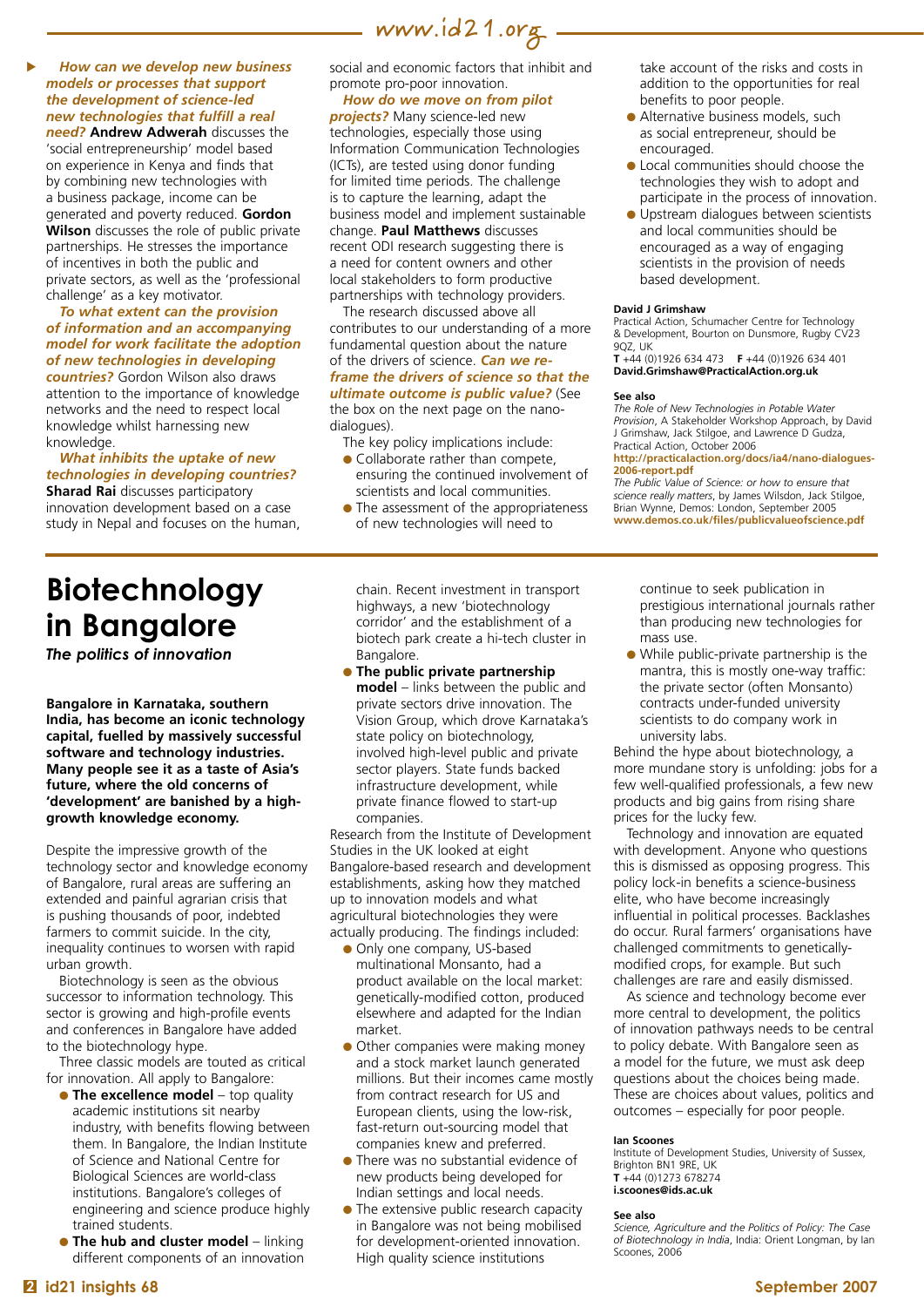### **www.id21.org**

### **Nano-dialogues** *Helping scientists to meet poor people's needs*

**Researchers from Demos, Practical Action and the University of Lancaster collaborated on a project designed to engage Zimbabwean community groups and scientists, from both the North and South, in debates about new nanotechnologies. The dialogue was one of four experiments in public engagement with nanotechnologies, known as the nano-dialogues, funded by the Sciencewise programme of the UK Office of Science and Technology.**

Providing clean water to rural and peri-urban communities in Zimbabwe is complex. The dialogues enabled a full understanding of this complex problem in relation to both economic and behavioural changes. The discussion and modeling of the problem situation helped to explain areas of concern in relation to water supply, technology, and culture.

The potential for nanotechnologies to help

# **Supporting local innovation in Nepal**

**For poor and vulnerable rural communities, innovating through local experimentation and adaptation in farming and other practices is an important means of survival. How can local innovation be fostered and valued alongside the wider development of high technology, which is commonly associated with globalisation?**

Advanced technologies are often not readily accepted in rural settings because they do not match communities' actual needs. Problems with ownership, user-friendliness and affordability can hinder adoption. If local innovations are tried and tested by community members they are more likely to be taken up and valued.

Krishna Bahadur Tamang is a 56-year old farmer in Nepal whose main source of

livelihood is agriculture. Krishna developed a bee hive using local material after learning about a bee hive suitable for more commercial bees. He knew that his village had the potential to keep bees as nectar

**Krishna Bahadur Tamang designed and built this wasp trapper to protect his honey bees from their predators – wasps and hornets. Each trapper can be easily made from locally available materials at little cost and without the use of harmful pesticides.**  *PROLINNOVA, 2006*

improve the quality of water supply was not raised until there was a clear understanding of the problem in the local context by scientists and the local communities. The meetings focused on how nanotechnology could solve Zimbabwe's water problems. Among other things, participants discussed a recent trial in South Africa of a nanotechnology-based filter for decontaminating drinking water.

Participants expressed a desire to see the technology working in their communities. At the end of the second day the tentative conclusion that 'there is no real water quality issue that cannot be solved with existing technologies' was agreed; but by the end of the dialogues many felt that nanotechnologies might make a contribution to improving water quality. Participants called for poor communities to be involved in debates about whether nanotechnologies can contribute to social and economic development.

The way forward will need to take account of the risks and costs in addition to the opportunities for real benefits to poor people. This dialogue happened at a time before many products using nanotechnologies had entered the market. We hope that such early discussions

trees are found in local forests, but the community had not yet been able to take advantage of this opportunity. Krishna now owns four hives that he made himself and has sold a few outside the village.

Krishna has used his local knowledge and available local resources and has made something that is easy to use, repair and maintain. His case shows how adapting simple technologies can provide alternative means of income generation in rural areas.

Krishna's innovation has prompted the community to try bee keeping and honey production as an alternative means of income generation. PROLINNOVA will help train Krishna and a few interested community members to initiate this. Krishna will also be able to meet bee keeping experts to test his bee hives, which could be replicated and promoted.

Krishna's experience is an example of the 'Participatory Innovation Development' (PID) approach, which aims to support and realise the potential for local farmer innovation.

PROLINNOVA is a global partnership programme promoting local innovation and PID, committed to helping farmers



will enable scientists to take account of the needs of the poor. This might help deliver public value from science.

#### *Nanotechnology*

**'Nanoscience and nanotechnology involve studying and working with matter on an ultrasmall scale. One nanometre is one-millionth of a millimetre and a single human hair is around 80,000 nanometres in width. Nanoscience and Nanotechnology encompass a range of techniques rather than a single discipline. The technology stretches across the whole spectrum of science, touching medicine, physics, engineering and chemistry.'**

(Royal Society, UK, 2003)

**Nanotechnology often aims to produce new or enhanced materials or products with unique properties.**

**David J Grimshaw**

play a decisive role in agricultural research and development worldwide. In Nepal, Practical Action works with LI-BIRD, the ECOS CENTRE, the Institute of Agriculture and Animal Sciences, and the Department of Agriculture.

The emerging benefits of the PID approach include:

- $\bullet$  improved local and specialised knowledge due to joint experimentation combined with external expertise
- self-development of local innovators, who can provide benefits from local resources
- **.** new avenues that link knowledge and skills for income generating activities across villages and communities
- l better farmer-to-farmer information and communication systems that benefit innovators and their communities.

Experiences of PID suggest that projects should:

- **•** recognise and celebrate the creativity of farmers and local people
- allow farmers and local people to set the agenda for research and development
- support farmers and local people to gain confidence and a voice
- l facilitate pro-poor agricultural research and development
- **·** facilitate food-secure farming communities which can sustain their livelihoods whilst safeguarding the environment.

#### **Sharad Rai**

Practical Action Nepal, Pandol Marga, Lazimpat, P O Box 15135, Kathmandu, Nepal **T** +977 1 444 6015 **F** +977 1 444 5995

**[sharad.rai@practicalaction.org.np](mailto:sharad.rai@practicalaction.org.np)**

#### **See also**

*Guidelines to Participatory Innovation Development*, PROLINNOVA Nepal Programme, by Sharad Rai and Pratap K. Shrestha, 2006

**[www.prolinnova.net/Nepal/PID\\_guideline\\_design.](http://www.prolinnova.net/Nepal/PID_guideline_design.pdf) pdf**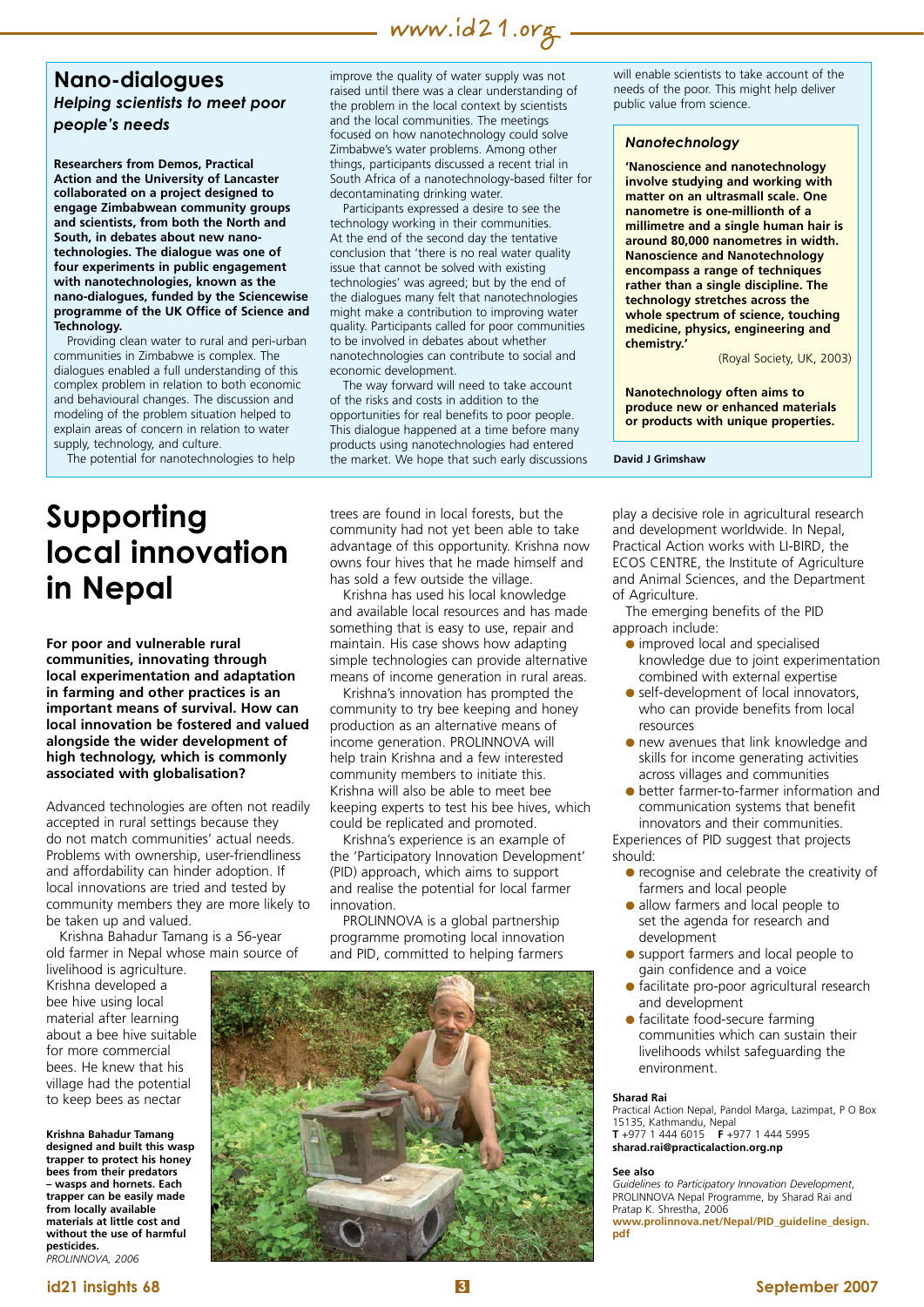## **China: the next science superpower?**

#### **China in 2007 is the world's largest technocracy: a country ruled by scientists and engineers who believe in the power of new technologies to deliver social and economic progress.**

The Chinese science and innovation system has its weaknesses but it excels at rapidly mobilising resources. The country is currently at an early stage in the most ambitious programme of research investment since President John F Kennedy's America embarked on the moon race.

Since 1999, China's spending on research and development (R&D) has increased by more than 20 per cent each year. In December 2006, the Organisation for Economic Cooperation and Development announced that China had moved ahead of Japan to become the world's second highest R&D investor after the United States.

Researchers at Demos, in the UK, have been working on The Atlas of Ideas – a study of science and innovation in China, India and South Korea, focusing on opportunities for collaboration with the UK and Europe. In a series of reports, published in early 2007, the project explores how these emerging 'science powers' are reshaping global science and innovation.

*Other countries need to strengthen both the political case and practical mechanisms for closer integration and beneficial collaboration with China*

While there are some signs of reform and openness within the Chinese innovation system, there is also a growing undercurrent of 'techno-nationalism'. This is expressed in trophy projects such as human spaceflight and in the desire for a Chinese scientist to win a Nobel Prize. As China's innovation capabilities grow, a central question is whether techno-nationalism will grow, or whether impulses towards global collaboration and exchange of new ideas will prove stronger.

Science and technology is one of many arenas in which China faces choices about how proactively to engage with international networks and institutions. Other countries need to strengthen both the political case and practical

mechanisms for closer integration and beneficial collaboration with China. They need to work with China to shape science's contribution to globalisation in

ways that are not just about trade, markets and economic competitiveness, but also about using global knowledge to address shared environmental and social challenges:

- **Approaches to climate change need** to see China not just as a problematic source of emissions, but also as a potential developer of innovative lowcost solutions that will be essential to move all our economies onto a lowcarbon path.
- **•** Strategies for poverty reduction need to recognise the role that innovation has played in achieving social change within China – a country that has lifted more people out of poverty in the past 15 years than any other.
- Alliances between China and other emerging players should be supported; particularly in Africa, where China is now hugely active in terms of

investment and resource extraction, but could still do much more to help build African science and technology innovation capacity. How all this is done – the policies, the support mechanisms, the incentives – will be complicated. But more brains, working on more ideas, in more places around the world, must be good news for innovation. The impulse to collaborate must

### **What do you think?**

*Please write and tell us your views about the issues raised in id21 insights. And what topics would you like to read about?* 

**Email insights@ids.ac.uk with your ideas***.* 



**A People's Liberation Army soldier closely guards the space suit that was worn by astronaut Yang Liwei during China's first manned space flight, on display at the Shanghai International Industry Fair. With the successful launch and return of the Shenzhou V space craft, Yang became a national hero.** *Qilai Shen/ Panos Pictures, 2003*

win out over the drive to compete if vital benefits are to be achieved for everyone.

#### **James Wilsdon**

Demos, Third Floor, Magdalen House, 136 Tooley Street, London SE1 2TU, UK **T** +44 (0)845 4585949

**[james.wilsdon@demos.co.uk](mailto:james.wilsdon@demos.co.uk) www.atlasofideas.org**

#### **See also**

*The Atlas of Ideas: How Asian Innovation Can Benefit Us All*, London: Demos, by Charles Leadbeater and James Wilsdon, January 2007 *China: the Next Science Superpower*, London: Demos, by James Keeley and James Wilsdon, January 2007



Science and Development Network **www.scidev.net**

InfoDev, Information for Development Program **www.infodev.org**

Centre for Science and Environment (CSE) **www.cseindia.org/**

Nanodialogues **www.demos.co.uk/projects/thenanodialogues/overview**

Science Corps **www.sciencecorps.info**

Lemelson Foundation **www.lemelson.org**

Science and Technology for Development **http://stdev.unctad.org**

STEPS Centre - Social, Technological and Environmental Pathways to Sustainability **www.steps-centre.org**

Prolinnova **www.prolinnova.net**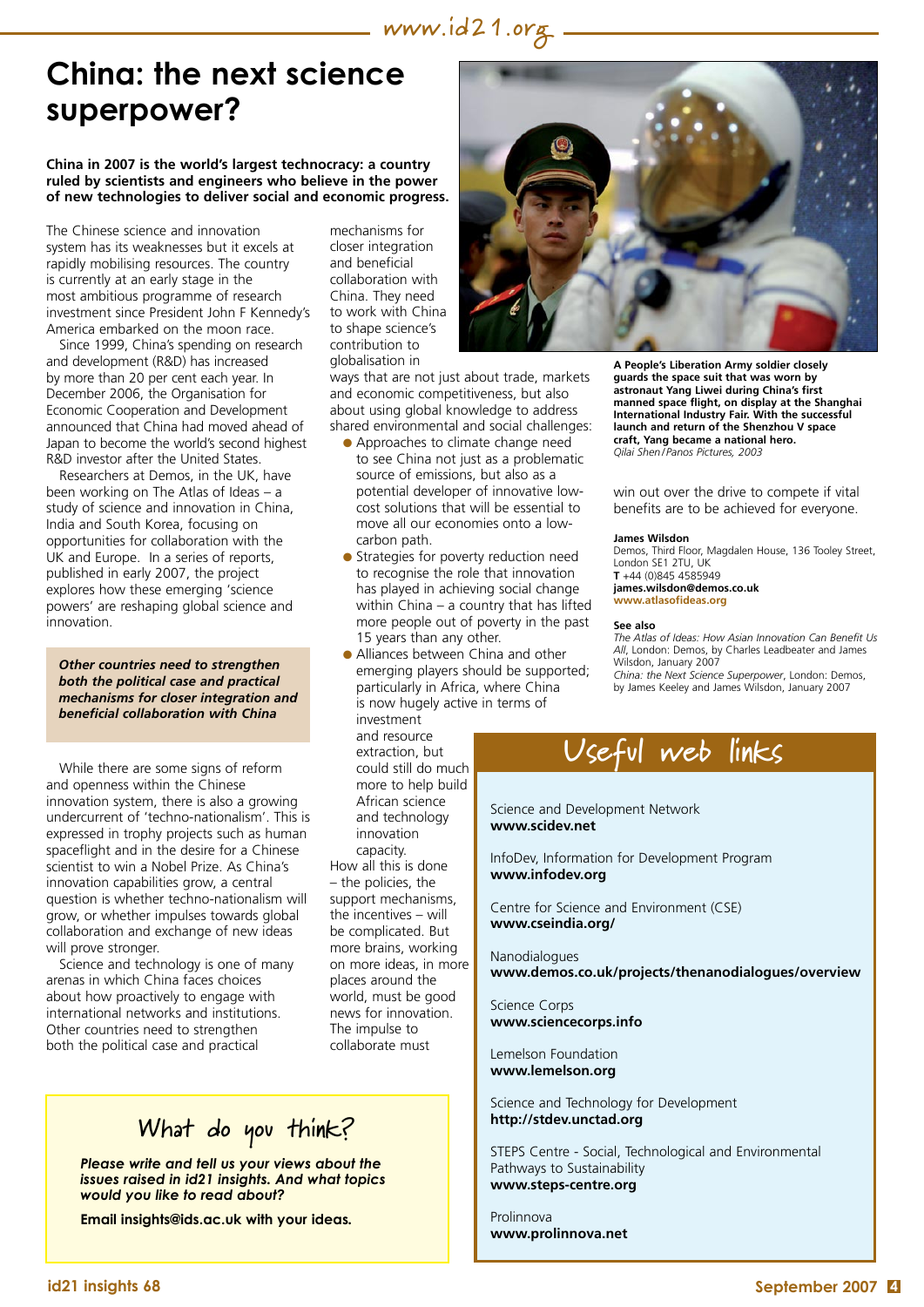# **www.id21.org**

# **Enhancing rural livelihoods**

*The role of ICTs*

**Access, empowerment and individual champions are all essential ingredients for creating a local environment in which Information and Communication Technologies (ICTs) can contribute to rural livelihoods.**

The Overseas Development Institute in the UK recently carried out a study on ICT for rural livelihoods, commissioned by InfoDev. The study included a literature and donor review in collaboration with the Institute of Development Studies, and country studies carried out with partners in Argentina, Uruguay, Tanzania, South Africa, Bangladesh and Sri Lanka. ICT was defined broadly to include broadcast media as well as internet and wireless technologies.

In addition to clarifying general principles necessary for successfully harnessing ICT for livelihoods impact, the project highlighted important advances in our knowledge of how to create an enabling environment for innovation. The first principle is access and some country examples showed how access is being successfully stimulated through private enterprise and donor-funded programmes.

In Tanzania, for instance, *vibanda vya simu* –- or rural telephone kiosks – provide a business package for local people to start up and expand. These are provided by the telecom companies and create opportunities for business communication and agricultural information exchange. In Uruguay, an Inter-American Development Bank-funded programme has brought connectivity as well as empowerment to a remote community in Bernabe Rivera. The formation of a mixed, community-elected commission to manage the project led to the infrastructure being put to diverse uses.

#### *The first principle is access and some country examples showed how access is being successfully stimulated through private enterprise and donorfunded programmes*

As well as access, individuals with specific skills and qualities are needed to help stimulate local technology appropriation. In Argentina, the non-government organisation, TEDEL, is seeking to site technology graduates from the city back in their home communities with the aim of them becoming local ICT entrepreneurs and strengthening local capacity through their own business model.

More generally, telecentre programmes are realising the importance of entrepreneurship and facilitation skills in their centre managers, who can connect people and provide backup for livelihood projects requiring information support. This

# **Case Study**

### **Social entrepreneurship in Kenya**

**Technological innovation and entrepreneurship are crucial to development. A new entrepreneurial approach to development is emerging. This involves designing new technologies and adapting existing ones to suit the specific requirements of poor people. These are then bought by poor people to form the basis of small businesses or used to help people meet their basic human needs.** 

One example of this approach is KickStart – a non-profit organization based in Kenya that develops, adapts and markets technologies in Africa. Low-cost technologies are bought by local entrepreneurs (often farming families) and used to establish small businesses. They create new jobs and income for poor people. Examples of products include a brick press, oil press, treadle pump and hip pump (a manual water pump).

KickStart uses the following steps, which parallel many existing innovation approaches:

- **1**. Identify high potential small-scale business opportunities that could be established by local people with limited capital investment.
- **2**. Develop technologies and business packages - the tools, equipment, manuals, and business plans required to establish small enterprises.
- **3**. Train manufacturers to produce the new technologies, for example new machines and tools.
- **4**. Develop the market among small-scale businesses, ensuring that the new technologies are available for purchase by businesses.

KickStart monitors the number of new businesses and jobs created and the amount of profits and wages earned by the new entrepreneurs and their employees. It

is an important feature of new-generation telecentres such as those being set up by Grameen in Bangladesh.

Concerning innovation, the study noted:

- **Many existing local institutions can** be technology-enabled and are likely to be better trusted and understood by communities than new ones (community centres in Tanzania are one example)
- There is a need for content owners to form more productive partnerships with technology providers and funders. Often the less technically adept agencies (central government ministries, for example) have access to valuable information that can be unlocked with technology.
- **Mass media remain an excellent means** for disseminating livelihoods-related innovation, for example, the use of television in Bangladesh to spread seed technology knowledge.

Policy-related recommendations include :

has found that its innovations have had a significant impact towards improving livelihoods in their countries of work in Africa, which include Kenya, Tanzania and many others. KickStart estimates that \$52 million per year of profits and wages is generated by the new businesses with which it has been involved across Africa.

The experience of KickStart highlights some key actions that can help foster pro-poor innovation through social entrepreneurship in Africa:

- $\bullet$  Developing demand driven products is vital for social entrepreneurs. Product performance in the market and the desired impact on intended beneficiaries must inform product development.
- **e** Encourage social entrepreneurs to develop simple business plans and marketing strategies to guide their business.
- $\bullet$  Encourage social enterprises to focus firmly on achieving poverty reduction, particularly through income generation and quick returns on investment.
- Direct more investment to local research and development to produce products for local markets and needs.
- **•** Private sector organisations should be encouraged to fund pro-poor research by offering them incentives such as tax concessions.
- Better links between the public and private sectors should be encouraged, including research partnerships between universities and the private sector.

#### **Andrew Adwera Ochieng**

African Centre for Technology Studies (ACTS), ICRAF Campus, United Nations Avenue, Gigiri, P.O.Box 45917 Nairobi, Kenya **T** +254 20 7224712 **F** +254 20 7224701

**[A.Adwerah@Cgiar.Org](mailto:A.Adwerah@Cgiar.Org)**

#### **See also**

*From Idea to Impact: Funding Invention for Sustainability*, Innovations: Technology, Governance, Globalization, 1(1), pages 31-42, by Julie Novy-Hildesley, 2006

- Policy needs to be backed up by good communication, so that local people understand and act on new opportunities.
- **.** Universal access programmes need to make it easy for small and medium sized enterprises to access funds for local connectivity projects – often these companies are the most enthusiastic about entering rural markets.
- Deregulation and the formal acknowledgement of local languages and information access rights will help to stimulate rural technology uptake.

#### **Paul Matthews** and **John Young**

Overseas Development Institute, 111 Westminster Bridge Road, London SE1 7JD, UK **T** +44 (0)207 922 0300 **[j.young@odi.org.uk](mailto:j.young@odi.org.uk)  [p.matthews@odi.org.uk](mailto:p.matthews@odi.org.uk)  www.odi.org.uk** 

**See also www.ict4rl.info**